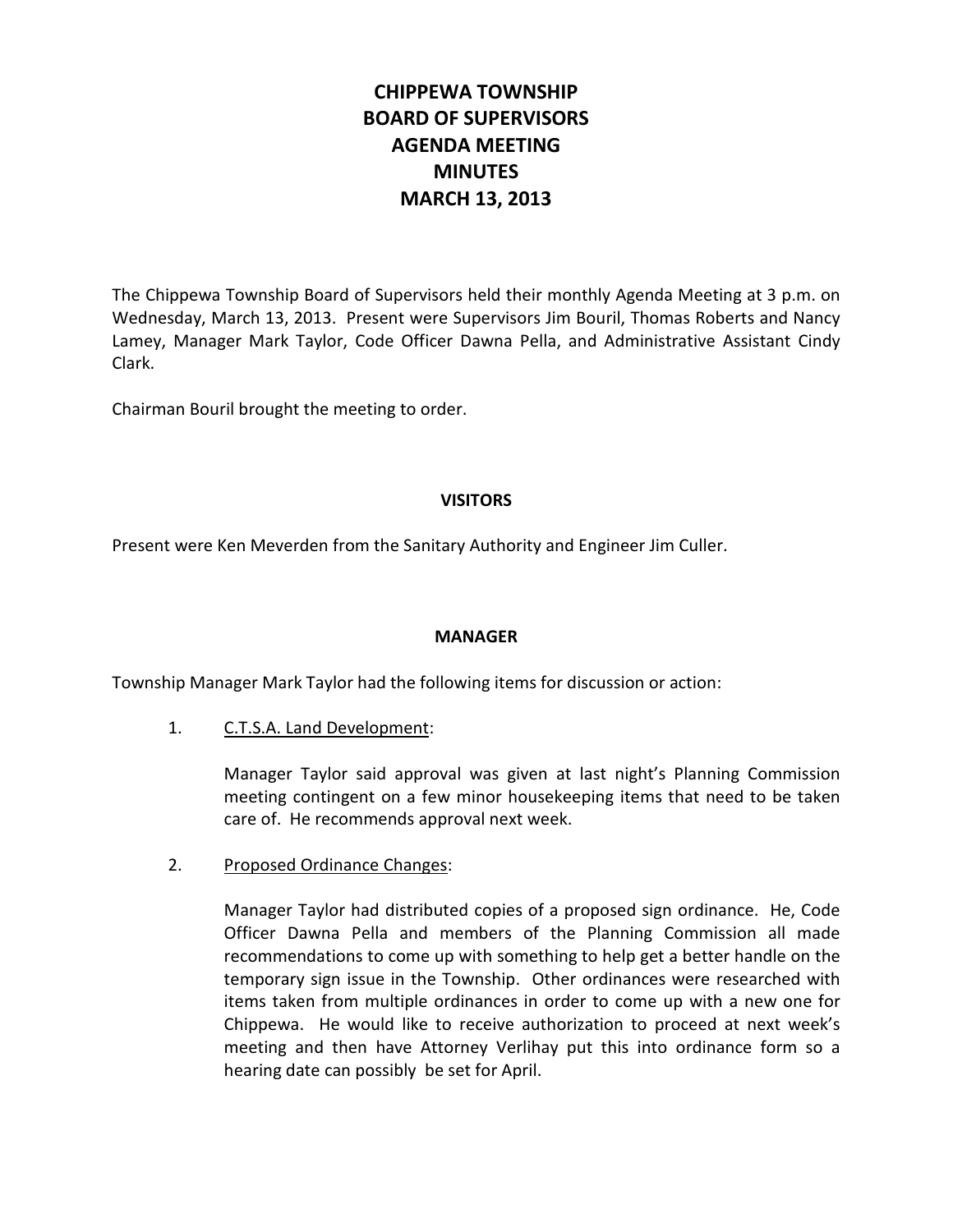## 3. Park Update:

SAHLI PARK: Manager Taylor said Sahli Park is being used year round. Maps of the park had to be restocked throughout the winter. A committee meeting will be held at the house at 6 p.m. on March 21st. He will ask the Building & Grounds Committee to establish a priority list for spring and summer maintenance. Perennials have been ordered for spring planting. There are many ideas for Sahli Park, including having classes there. A telephone and the internet are now in operation at the Park. Information on this will be included in the newsletter.

 $37<sup>TH</sup>$  STREET PARK: The military budget may be cut. They may know more about this on the  $27<sup>th</sup>$  of the month. As far as possible cuts to this project go, he said we will just have to wait to see what transpires. We could get what was planned or nothing. He said the date keeps being extended and he has his fingers crossed. He said they already asked us to possibly look at some secondary projects that could be done first instead of opening up the whole earth over there. The plans are complete and the applications have been completed. If things go in the Township's favor, he said we are ready to go. He will keep the Supervisors informed as more information becomes available.

CHIPPEWA PARK: High school baseball is beginning at the Park. The Recreation Department will be holding the Easter Egg hunt at the Park on March  $30<sup>th</sup>$ .

4. Education:

Manager Taylor commended Cindy Clark and Dorinda Roberts who recently attended MS Word and Excel classes at the Community College of Beaver County. He thanked them for going and also thanked the Supervisors for giving them the opportunity to attend these computer classes. He said Jeremy Yerse spent time recently with both Clark and Roberts, showing them how to update the Township's on-line event calendar. He said he can now bring more attention to the web site because he knows we now have a calendar that is up to date.

#### 5. Preliminary Street List:

Manager Taylor presented a preliminary list of streets that may be paved this year. He and Dale Morgan came up with this preliminary list and he said the two of them may have to narrow this list down depending on the budget. Other streets will be done with different applications. He invited the Supervisors to ride around and let him know their thoughts on the streets.